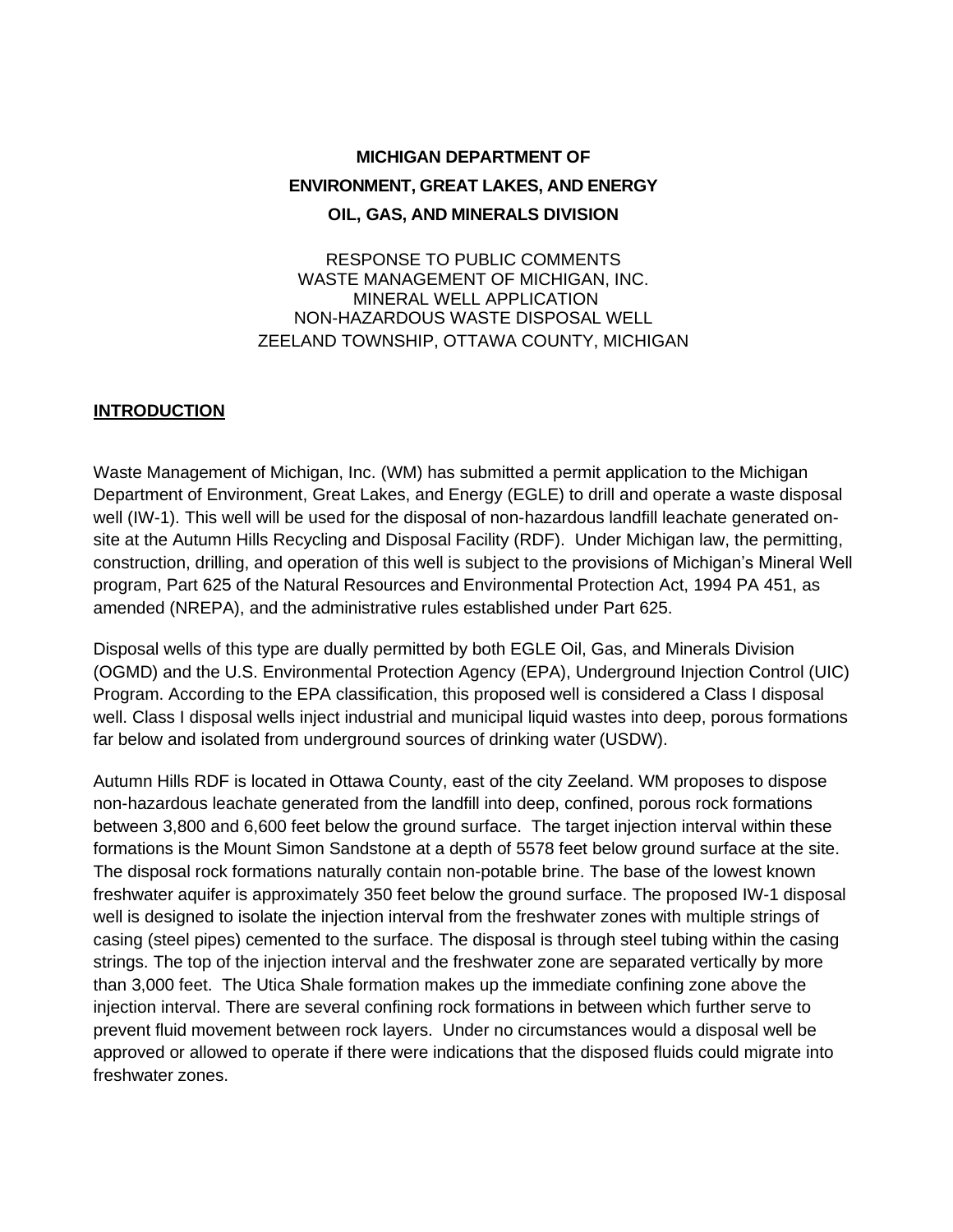### **PUBLIC ENGAGEMENT**

During the permit application review process, EGLE staff participated in public engagement. WM held a public education event regarding the details of the proposed well on June 5, 2019. Staff from OGMD and EGLE-Materials Management Division (MMD) attended this meeting to provide details of the proposed project and landfill regulation. EGLE staff spoke to citizens attending, answered questions from a regulatory standpoint, and provided informational handouts at the meeting. At the time of this outreach event, OGMD posted the informational handout on its website, along with a digital copy of the permit application to drill and operate the proposed IW-1 well. This information has remained on the website since early June of 2019.

Additionally, OGMD held a formal public comment period from August 9, 2019 until September 9, 2019 to align with the EPA public comment period. EPA extended its comment period to September 24, 2019 after noting a printing error in its public notice, to allow at least 30 days for public comment. OGMD also extended the comment period to the same date, to be consistent. Deadlines for public comment were posted on the EGLE calendar on its website starting August 9, 2019. OGMD required WM to place notice of the project in a newspaper with general circulation in the area. Notice was published in *The Holland Sentinel* on August 13, 2019. The permit application and details regarding the project were available for the public to view on the OGMD website.

In total, the OGMD received comments related to the proposed well from four individual commenters during the formal comment period. Comments received before the formal comment period were also reviewed and considered in the final decision. Earlier in the application review process, one commenter wanted to know when a public hearing was scheduled and was informed a decision had not yet been made whether to hold a hearing. OGMD did not receive any requests for a public hearing during the formal comment period. Due to a lack of overall significant public interest in this project, OGMD determined a public hearing would not be held, as did the EPA.

#### **RESPONSE TO COMMENTS**

Comments received were mainly in opposition to the proposed well. One question arose from a commenter as to exactly what the impact of public comment would be on this proposal. It should be noted that OGMD staff reviews all comments and takes them into consideration as they pertain specifically to the administration of OGMD programs under the NREPA. Comments that included requests for data or information were addressed at the time the comment was submitted and are not included in this document. Comments relating to the proposed well are included in this response to comments document and are grouped into the following categories: Waste Characterization, Protection of the Environment and Freshwater, Operator Liability, Induced Seismicity, Leachate Treatment and Disposal Alternatives.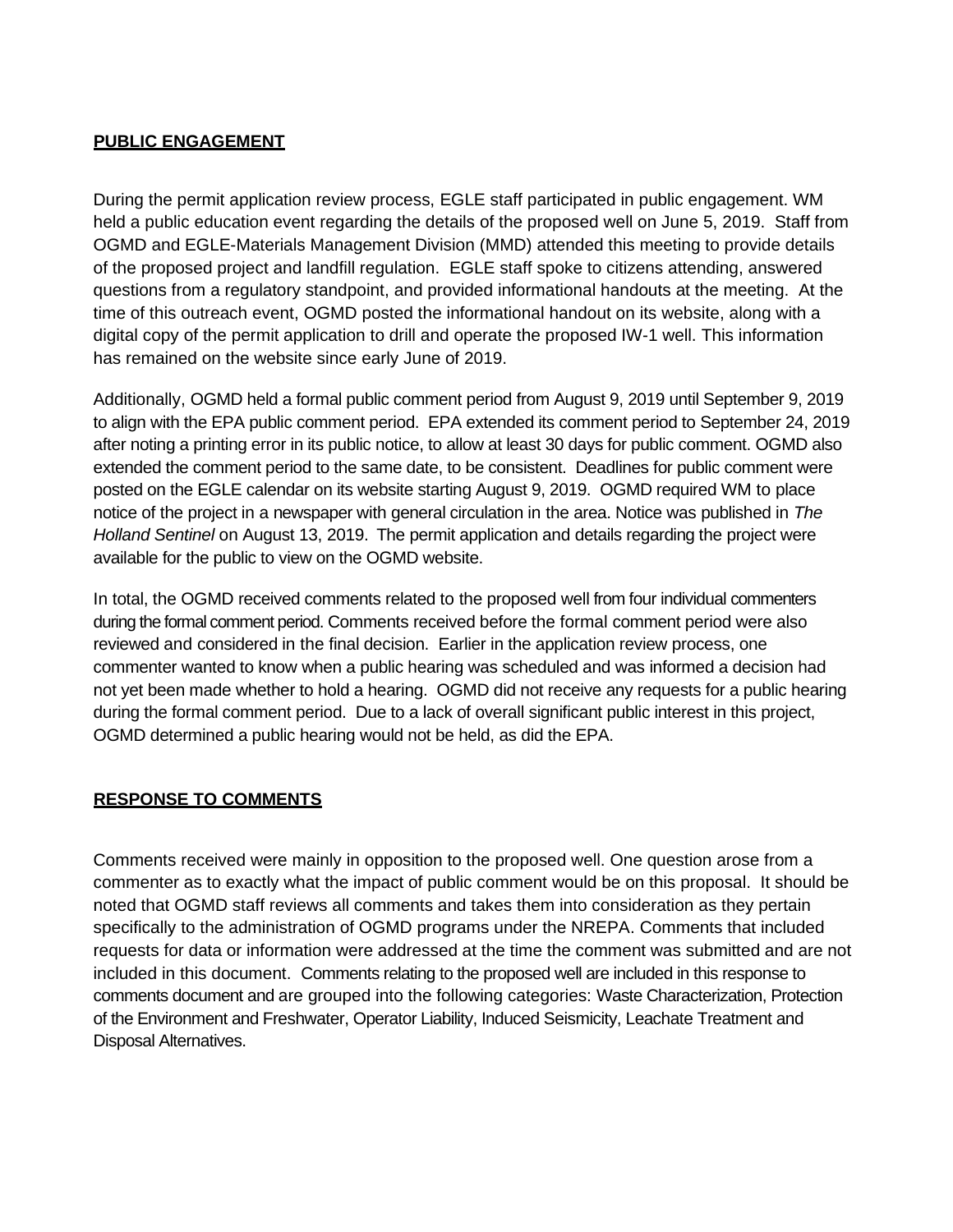### **WASTE CHARACTERIZATION**

WM proposes to use this well for the disposal of non-hazardous landfill leachate wastewater. Landfill leachate is the liquid generated within a landfill. It is created from moisture contained within the waste itself, and the precipitation that falls on the landfill, which moves through the waste. Modern landfills are constructed with impervious liners to prevent fluid movement and collect leachate at the bottom of the landfill. Leachate is primarily water, with low concentrations of dissolved compound. Landfill leachate generated at this landfill is classified as non-hazardous waste under Federal and Michigan law. Landfill gas condensate, well maintenance and testing fluids, and storm water generated on-site also make up part of this wastewater.

The leachate originates from non-hazardous landfill waste. The wastewater will be tested regularly to monitor for various parameters and assure that it remains classified as non-hazardous. The wastewater is not considered to be ignitable, reactive, or corrosive.

WM has provided a Waste Analysis Plan (WAP) which it will follow to meet the testing requirements. The sampling frequency is primarily quarterly, although there are a few parameters that will be sampled and tested annually. A copy of the WAP is available on the OGMD website.

## **PROTECTION OF THE ENVIRONMENT AND FRESHWATER**

Commenters expressed concerns related to protection of the environment and freshwater. Michigan's mineral well regulations have redundant protections and strict requirements related to well location, design, construction, operation, monitoring, testing, reporting, and closure. The safeguards in place ensure protection to freshwater, the environment, and human health. Wells that meet design and operating requirements are very low risk. Permit holders must adhere to monitoring and reporting requirements when drilling, operating and plugging wells. To ensure regulations are followed, OGMD area geologists inspect well sites during the application review process, during drilling operations, regularly throughout the life of the well, and once a well is plugged and the site restored,

During well drilling operations, above ground steel tanks will be used for the handling of drilling mud and cuttings. To further assure that no releases to the environment occur, WM is required to have secondary containment placed around the well(s) and any future on-site tanks or surface facilities.

Injection wells are designed and constructed to allow disposal while preventing the movement of disposed wastewaters into shallower freshwater zones. Injection wells must be constructed with multiple concentric casing strings (steel pipes). When a casing string is seated in the wellbore, the space between the casing strings, or between the outermost casing and the borehole wall (termed the annulus), is then cemented to secure the casing into place and to seal off the drilled formations. This cement is initially pumped through the inside of the casing. As pumping continues, cement is circulated out and around the outside of the casing (through the annulus), up to the surface. To assure sufficient cementing amounts, the annulus volume is calculated and a certain volume in excess of that volume is required by permit. Once enough cement reaches the surface from the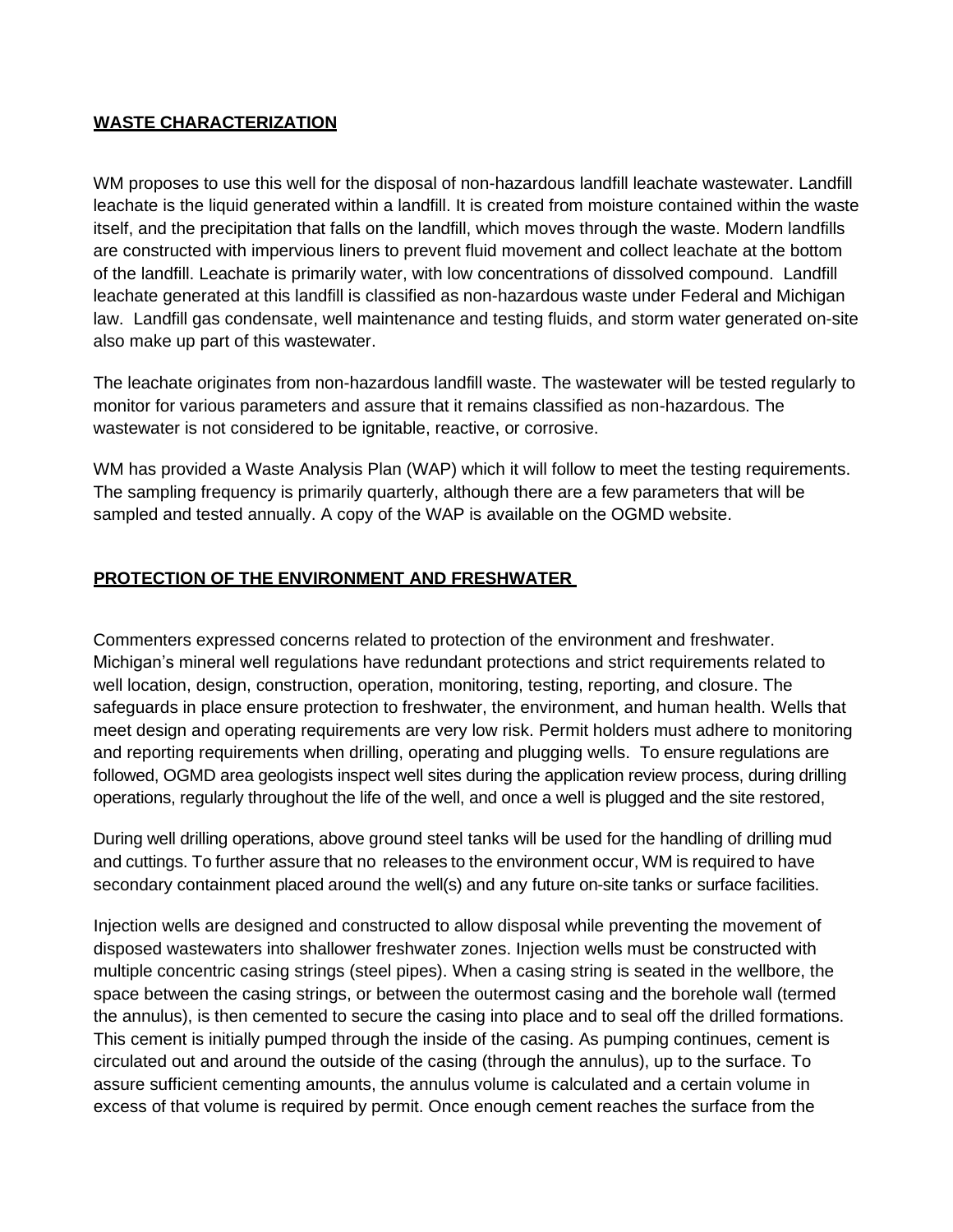annulus of the well, there is a required undisturbed wait time, to allow the cement to reach a specified compressive strength. By cementing the space between the rock formations and the outside of the casing strings from bottom to surface, potential fluid migration upward from the disposal zone into freshwater zones is prevented from occurring.

The proposed WM IW-1 well will have three concentric steel casings. Each interior casing will be set deeper than the previous and each annulus will be cemented to surface. Removable steel tubing is placed inside the innermost cemented casing. The tubing is held in place and sealed down-hole by a tool called a packer.

State and federal rules require mechanical integrity of the well be demonstrated once the well is drilled, before it can be approved for injection of fluid into the disposal well. Mechanical integrity tests ensure that there are no significant leaks or unwanted fluid movement associated with the well. WM will be required to demonstrate the internal and external mechanical integrity of the well. Internal mechanical integrity means the well has no significant leak in the casing, tubing, or packer. A pressure test of the annular space between the tubing and casing is performed to detect any changes in pressure. Changes in pressure would indicate whether there are leaks in the tubing, packer, or casing. External mechanical integrity means the well has no significant fluid movement through vertical channels adjacent to the wellbore. External mechanical integrity is determined using wireline logs, where measurement devices are lowered into the well on a cable. Most commonly, a log measuring temperature over the length of the wellbore is used to detect anomalous conditions, indicative of a potential leak or fluid movement outside of the casing. WM proposes to run a cement bond log to evaluate the cement seal after each of the three casings are cemented. Before the well can be confirmed for use, WM must also demonstrate to OGMD that the well and disposal formations are suitable for disposal and that the confining zone is adequate to confine disposed fluids

Throughout the life of the well, WM will be required to perform these mechanical integrity tests. The required testing frequency for internal mechanical integrity demonstration is annual, and for external mechanical integrity it is every 5 years. If a well does not pass a mechanical integrity test, injection must cease until the operator can correct the issue and demonstrate that mechanical integrity has been re-established. OGMD has the authority to require additional mechanical integrity testing if re-works are done on the well, or if there is reason to believe mechanical integrity has been lost.

WM is not allowed to dispose of the leachate fluids at pressures that would fracture the injection or disposal formations. A test to determine disposal zone fracture pressure must be run before the well can be confirmed for use. A maximum injection pressure will be assigned which cannot be exceeded during disposal operations. WM is required to continuously monitor and report monthly the daily maximum and average injection pressures, rates, and volumes, pressures in the annulus between the innermost casing and the tubing, and any changes to the annulus pressure system. By monitoring this information continuously any variations can be identified quickly. The well must cease injection immediately if there are indications of a problem.

Some commenters expressed concern regarding the possibility of unknown abandoned oil and gas wells in the vicinity that create a connection between the injection formation and freshwater zones.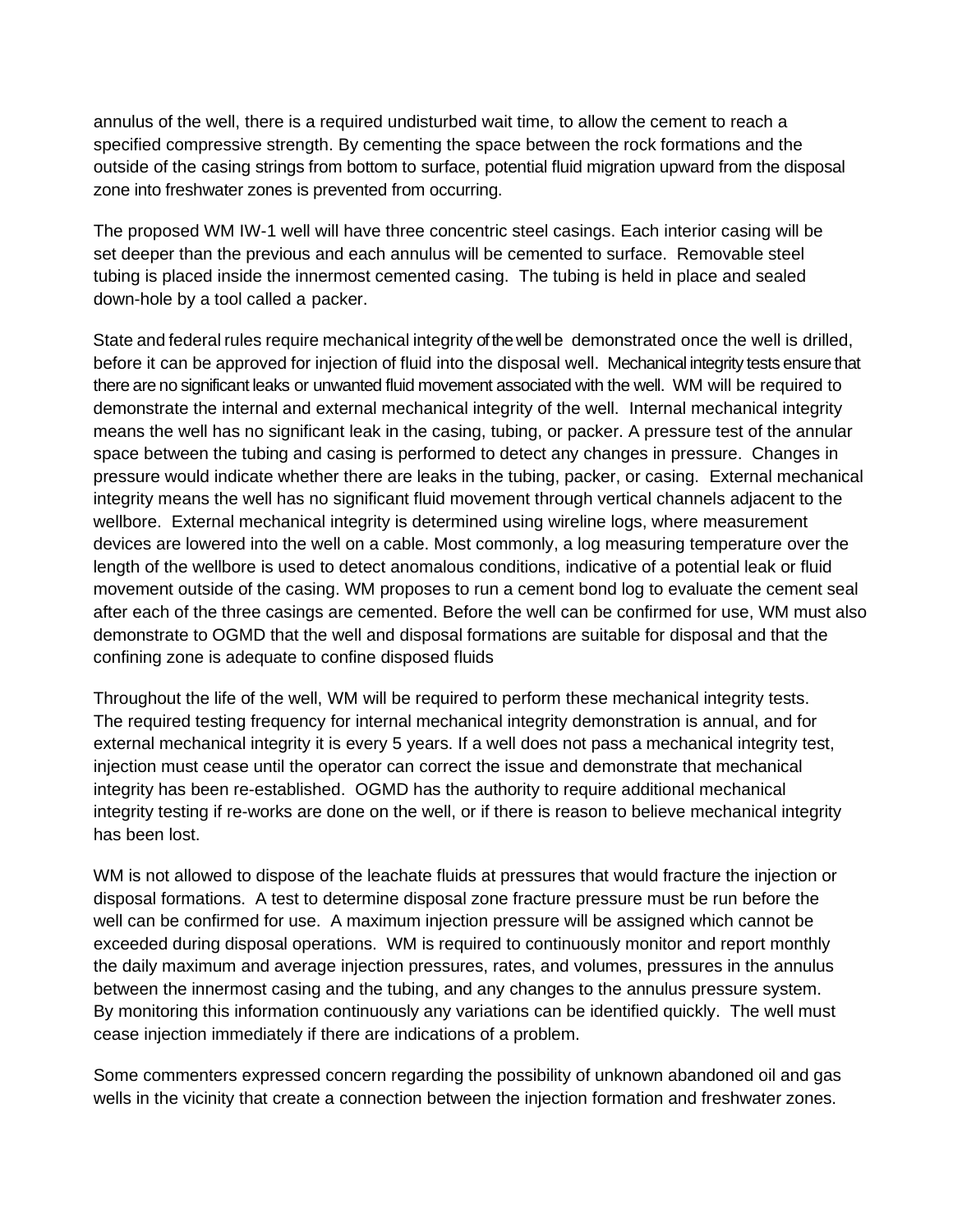Part 625 rules require an evaluation within an Area of Review (AOR) extending one-quarter mile to two miles from the proposed injection well. This is done to identify any wells that penetrate the injection zone that may allow upward fluid migration to occur based on how the wells were constructed and/or plugged.

In this two-mile AOR, OGMD identified a single existing plugged wellbore that penetrated the Utica Shale confining formation. The plugged well is located roughly one and three-quarters of a mile from the proposed WM IW-1 well. Its total depth was 4308 feet, which is over 1200 feet of vertical separation above the interval WM proposes to inject. OGMD reviewed well construction and plugging records in its files for this well. The well was drilled in 1959 and plugged to the standards existing at that time. WM demonstrated in their application that their proposed injection pressures at the WM IW-1 well will be sufficient to prevent upward fluid migration into this old plugged wellbore, over one and three-quarters of a mile away.

# **OPERATOR LIABILITY**

In the unlikely event of a spill or release, Michigan operators are required to promptly report the details of that spill or release and begin recovery and cleanup efforts immediately. The OGMD area geologist assigned to the county would be notified and would inspect the recovery and cleanup efforts to ensure compliance with the requirements, pursuant to Part 625 (Mineral Wells) and Part 201 (Environmental Remediation) of the NREPA.

Conformance bonding is financial assurance required for permits to cover the costs for plugging a well and restoring the site location, when that need arises. WM has met the bonding requirements by providing a conformance bond in the amount of \$109,500 for this well. This amount exceeds the required \$33,000 for financial assurance. State regulations do not require that any additional bonding be imposed beyond the amounts defined in the rules.

## **INDUCED SEISMICITY (EARTHQUAKES)**

Concerns were expressed about injection operations contributing to earthquake potential, also known as induced seismic activity. Geologically, Michigan has very little natural seismicity. There have been a few small-scale recent earthquakes in southern Michigan which occurred near Galesburg and Union City. Both locations are greater than 70 miles from the proposed well location. In addition, the applicant has provided a table listing earthquakes within 200km of the proposed IW-1 well, all of which ranged from 3.0 to 4.2 in magnitude and were not near the IW-1 location.

There are several active disposal wells in southwest Michigan that have utilized the same proposed injection interval (Mount Simon Sandstone). No seismic events have been associated with these Mount Simon injection activities and there has not been an earthquake associated with an injection well anywhere in Michigan.